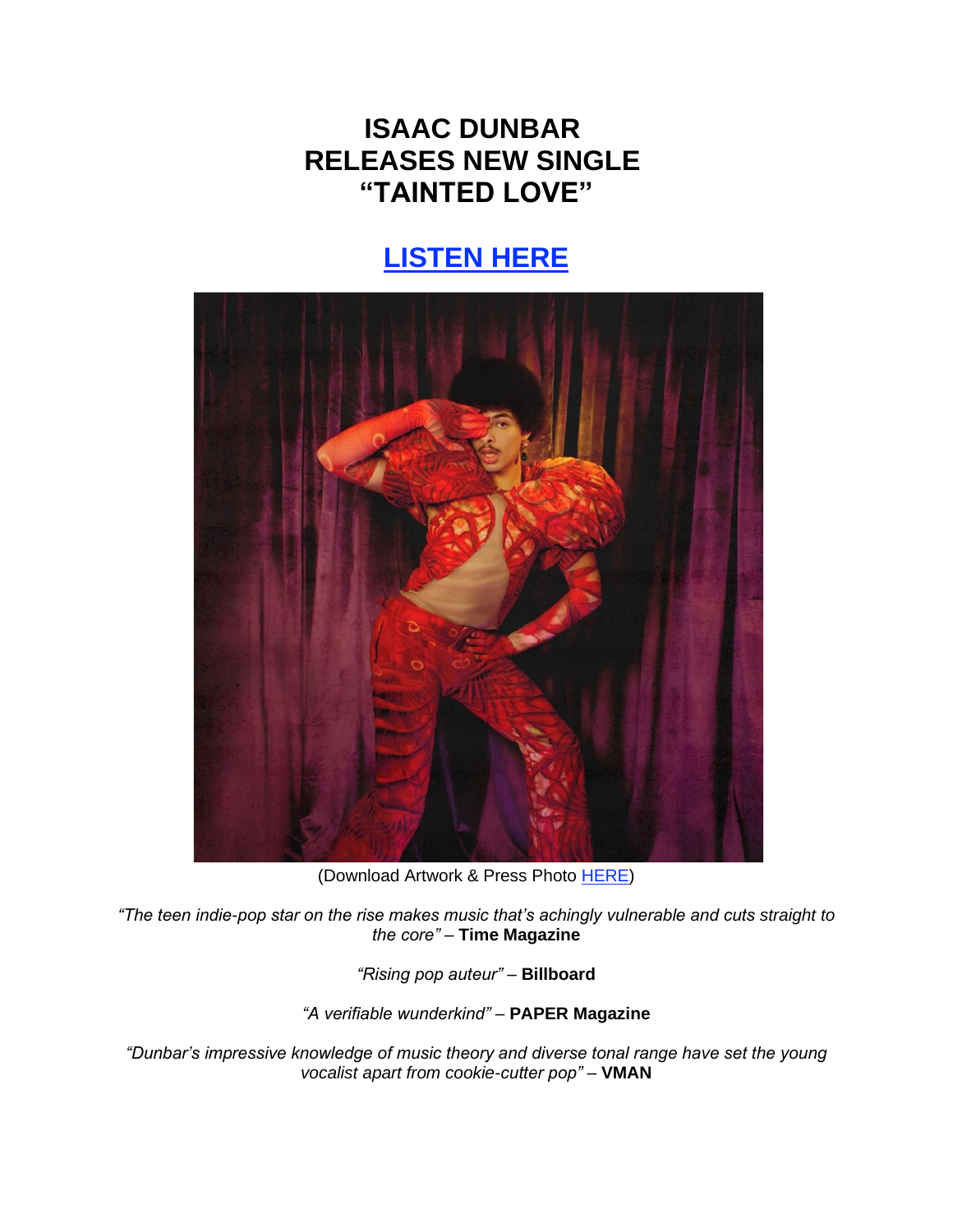## *"Sonic opulence"* – **NYLON**

**(Los Angeles, CA – April 1, 2022)** – Today, **Isaac Dunbar** drops his latest single **"Tainted Love,**" out now via **RCA Records**. The disco-infused track chronicles a late night out between Isaac and his lover, and marks the next chapter of the trailblazing young artist's continued sonic exploration. Written and produced by Isaac, the euphoric record captures the emotional ebb and flow of longing and pining for *"that tainted love from the movies."*

*"'Tainted Love' tells a detailed story of a hot and cold lover I dealt with for almost two years,"* says **Isaac**. *"I explore themes of the highs and lows of romance, how easily love can turn into hate, and hate can turn back into love. It's a song I can dance and cry to."*

The release of "Tainted Love" follows Isaac's rebellious pop-ballad ["Bleach"](https://eur01.safelinks.protection.outlook.com/?url=https%3A%2F%2Fisaacdunbar.lnk.to%2FBleach&data=04%7C01%7Cnoelle.janasiewicz.sme%40sonymusic.com%7C15afb097f28947684e3808da13efa11f%7Cf0aff3b791a54aaeaf71c63e1dda2049%7C0%7C0%7C637844217192539345%7CUnknown%7CTWFpbGZsb3d8eyJWIjoiMC4wLjAwMDAiLCJQIjoiV2luMzIiLCJBTiI6Ik1haWwiLCJXVCI6Mn0%3D%7C3000&sdata=4NJ%2B6OeFujOzMLgL1L%2Fie6QeMRHtPI4wmvc8SHzt1yE%3D&reserved=0) in February, paired with its vibrantly surreal [music video.](https://eur01.safelinks.protection.outlook.com/?url=https%3A%2F%2Fisaacdunbar.lnk.to%2FBleach%2Fyoutube&data=04%7C01%7Cnoelle.janasiewicz.sme%40sonymusic.com%7C15afb097f28947684e3808da13efa11f%7Cf0aff3b791a54aaeaf71c63e1dda2049%7C0%7C0%7C637844217192539345%7CUnknown%7CTWFpbGZsb3d8eyJWIjoiMC4wLjAwMDAiLCJQIjoiV2luMzIiLCJBTiI6Ik1haWwiLCJXVCI6Mn0%3D%7C3000&sdata=vudyUVZcupSiPDp9oUHv0cGoUTIF8Hbdd%2FJq87gFG1g%3D&reserved=0) The first in several releases from Isaac to come this year, *The FADER* praised the song for its *"ability to subvert expectations"* with *EUPHORIA.* calling Isaac *"a generational phenomenon in the making,"* while *Teen Vogue* notes, *"with a voice that resonates and the irresistible sonic energy of dance-pop, 'Bleach' solidifies Dunbar as one to watch."*

## **About Isaac Dunbar:**

19-year-old Isaac Dunbar has carved out a spectacular and unique lane as one of the most critically heralded emerging artists of his generation. After supporting girl in red on her North American and European run of shows in 2019, he released his highly anticipated debut EP, *[balloons don't float here](https://eur01.safelinks.protection.outlook.com/?url=https%3A%2F%2Fopen.spotify.com%2Falbum%2F4Qb82ieP4gzGzJiRnUNYyw&data=04%7C01%7Cnoelle.janasiewicz.sme%40sonymusic.com%7C15afb097f28947684e3808da13efa11f%7Cf0aff3b791a54aaeaf71c63e1dda2049%7C0%7C0%7C637844217192539345%7CUnknown%7CTWFpbGZsb3d8eyJWIjoiMC4wLjAwMDAiLCJQIjoiV2luMzIiLCJBTiI6Ik1haWwiLCJXVCI6Mn0%3D%7C3000&sdata=AvSYXpKL6HWZyqwX38KJHDj%2FOksCxD%2B2vLkB91DE%2B44%3D&reserved=0)*. It garnered the attention of notable tastemakers like Zane Lowe, *The FADER, Hypebeast*, and *Lyrical Lemonade,* who called it *"a display of pop mastery."* Hailing from Cape Cod, Massachusetts, his music melds complex sounds and atmospheric, beat-driven production to create melodic and introspective tracks with potent hooks. He makes lush, synth-driven music, which he writes, performs, and produces himself.

In 2020, with his newly inked deal with RCA Records, he released his critically acclaimed EP, *[isaac's insects,](https://eur01.safelinks.protection.outlook.com/?url=https%3A%2F%2Fsmarturl.it%2FisaacsinsectsEPx&data=04%7C01%7Cnoelle.janasiewicz.sme%40sonymusic.com%7C15afb097f28947684e3808da13efa11f%7Cf0aff3b791a54aaeaf71c63e1dda2049%7C0%7C0%7C637844217192539345%7CUnknown%7CTWFpbGZsb3d8eyJWIjoiMC4wLjAwMDAiLCJQIjoiV2luMzIiLCJBTiI6Ik1haWwiLCJXVCI6Mn0%3D%7C3000&sdata=j%2BDLixktzS1XtlVLKaT%2Fn9hKVph%2FUT3O80tJ2aUIBuU%3D&reserved=0)* which garnered over 48 million streams worldwide. *Billboard* called it a *"stunning major label debut"* and led his track "makeup drawer" to be featured in *NPR*'s "Best Music of 2020" list. His third EP, *[evil twin](https://eur01.safelinks.protection.outlook.com/?url=https%3A%2F%2Fsmarturl.it%2Fxeviltwin&data=04%7C01%7Cnoelle.janasiewicz.sme%40sonymusic.com%7C15afb097f28947684e3808da13efa11f%7Cf0aff3b791a54aaeaf71c63e1dda2049%7C0%7C0%7C637844217192539345%7CUnknown%7CTWFpbGZsb3d8eyJWIjoiMC4wLjAwMDAiLCJQIjoiV2luMzIiLCJBTiI6Ik1haWwiLCJXVCI6Mn0%3D%7C3000&sdata=z8meU96dAHIKzobUY%2Bj4sUdvoOs2wxlIN%2F5PEWlaNcQ%3D&reserved=0)*, was released at the top of 2021 and saw support from the likes of *Earmilk*, who declared it a *"defiant pop record,"* along with features in *PAPER Magazine, SPIN, American Songwriter, E! News*, and more, while amassing over 38 million streams worldwide. Last fall, Dunbar hit the road on his first-ever North American headlining tour, which included a sold-out show in New York and a performance at the All Things Go Festival in Washington, DC. With new music to come in 2022, Dunbar's future shines brighter than ever before.